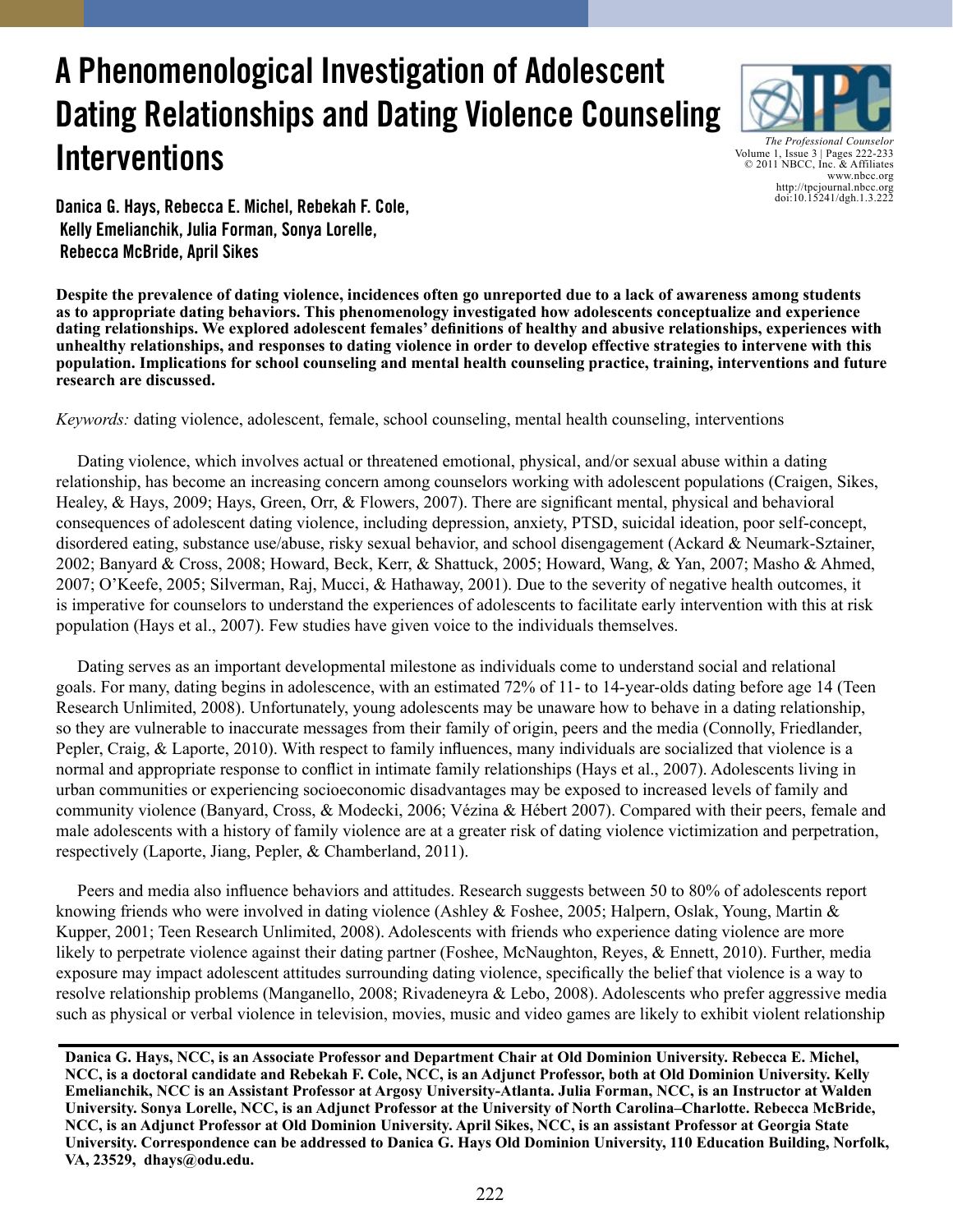patterns (Connolly et al., 2010). When faced with fictional dating situations, the majority of young adolescents resorted to aggressive conflict resolution techniques, such as fighting (Prospero, 2006).

 Adolescent perceptions of social dating norms (Sears & Byers, 2010) as well as mental health issues may also impact students' exposure to dating violence. There is a direct relationship between tolerant attitudes toward violence and becoming a physically violent dating partner (Josephson & Proulx, 2008). Female aggression against peers and depression have also significantly predicted dating violence perpetration (Foshee et al., 2010). Clearly, there are many environmental and personal factors that contribute to relationship violence.

 Dating violence is often under reported because students lack awareness about appropriate dating behaviors (Hays et al., 2007; Lewis & Fremouw, 2001). Adolescents may be reluctant to disclose dating violence to adults for fear of a possible confidentiality breach, personal denial of the situation, labeling harmful behaviors as "love" and fear of repercussion from the violent partner (Close, 2005). Others may believe disclosure would impact their academic performance or lead to disciplinary issues (Moyer & Sullivan, 2008). Survey data indicate that dating violence prevalence rates range from 21 to 80%, depending on type of violence (Cyr, McDuff, & Wright, 2006; Harned, 2002; Holt & Espelage, 2005; Sears & Byers, 2010; Wolitzky-Taylor, Ruggiero, Danielson, Resnick, Hanson, & Smith, 2008).

 A majority of research indicates that female and male adolescents are equally likely to experience dating violence (Ackard & Neumark-Sztainer, 2002; Sears, Byers, & Price, 2007; Schnurr & Lohman, 2008). While both males and females experience dating violence, research suggests violence has a greater impact on females than on males (Cleveland, Herrera, & Stuewig, 2003). Sears and Byers (2010) found adolescent females report a stronger emotional reaction to dating violence than their male peers. Thus, it is important to assess female adolescent reactions to dating violence.

 There is limited research that explores dating violence perceptions and experiences of young adolescents. Previous qualitative studies have either been retrospective or involved adolescents 14 and older. One retrospective study (Draucker, et al., 2010) sought to classify typical violent events within adolescent relationships by interviewing young adults about dating violence experienced between 13 and 18. Draucker and colleagues (2010) also found that jealousy and relationship threats often led to threatening and controlling events in the future. Communication problems, such as an inability to express feelings, often led to additional disagreements among dating partners. Livingston, Hequembourg, Testa, and VanZile-Tamsen (2007) found women who had been sexually victimized as adolescents reported the following areas of vulnerability may have contributed to their victimization: lack of guardianship, inexperience with dating, substance use, social and relationship concerns and powerlessness.

 In addition to retrospective studies, other researchers have explored older adolescents' experiences with dating violence. Lavoie, Robitaille, and Heberts (2000) interviewed individuals between ages 14 and 19 about their dating relationships. Participants provided examples and reasons for teen intimate partner violence. The young adults explained that physical abuse was usually aimed at provoking fear in the victim. Psychological abuse often included gossip and was meant to be damaging to adolescents' reputations. While participants generally viewed perpetrators negatively, some viewed their own violent behavior as acceptable. For example, females believed using violence in self-defense was preferred over being hurt without reciprocation. Aside from self-defense, other reasons given for abuse included: jealousy, need for power, substance use, previous violent relationships, communication problems, and need for affiliation.

 Other researchers explored perceptions of dating violence among females ages 15 to 17 living in Thailand (Thongpriwan & McElmurry, 2009). Major themes that emerged included (a) descriptions of adolescent relationships, (b) influences on relationships, (c) perceptions of dating violence, (d) cycle of dating-violence experiences, and (e) influences on adolescent perceptions of dating violence. The majority of participants were 17, and the authors indicated that younger students may have different views and experiences (Thongpriwan & McElmurry, 2009).

 Information gathered from qualitative studies provides researchers with information about perceived risk factors and perceptions of violence, which can aid in the development of age and culturally appropriate interventions to reduce dating violence. Adolescence is an optimal time to intervene with education and skills to promote healthy dating relationships (Collins & Sroufe, 1999) and school and community counselors are well-positioned to help adolescents navigate these relationships (Davis & Benshoff, 1999; Hays, Craigen, Knight, Healey, & Sikes, 2009). To develop effective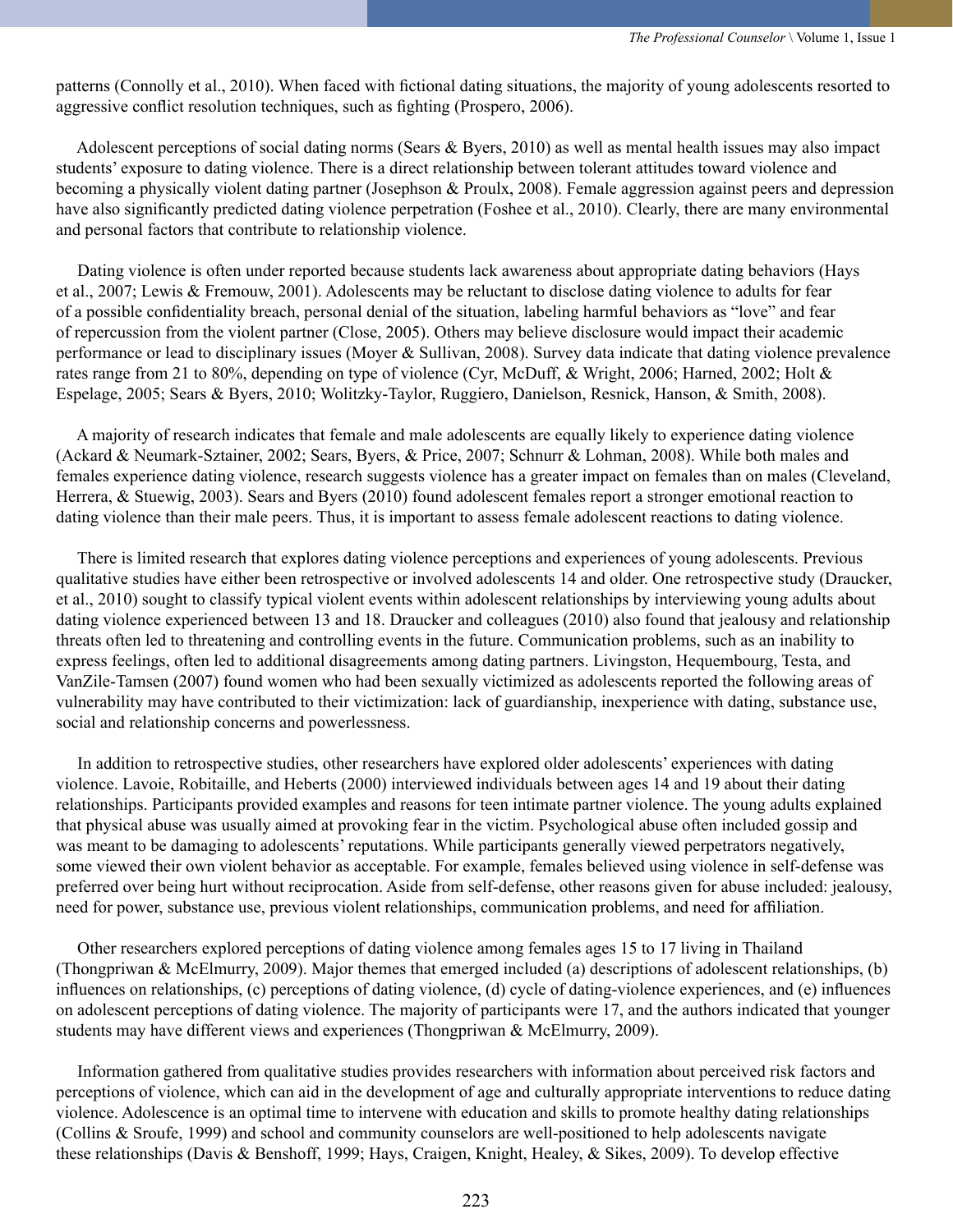interventions, researchers must further understand the context of adolescent dating violence. In addition, counselors must be knowledgeable about dating violence indicators, peer influence, and adolescent opinions about healthy and abusive dating relationships in order to appropriately intervene in potentially harmful dating situations (Craigen et al., 2009).

 While many adolescents begin dating before age 14, no previous studies to date have explored how adolescents perceive and experience dating relationships. The purpose of this phenomenological study was to capture the essence of young adolescent female conceptualizations and experiences of intimate partner relationships and potentially identify counseling interventions. The following research questions were explored: (a) How do young adolescent females conceptualize healthy and abusive dating relationships? (b) What experiences do young adolescent females identify related to unhealthy relationships? and (c) What methods do young adolescent females identify as helpful in preventing and intervening in dating violence?

## **Method**

### **Participants**

 Seven adolescent females ages 11 to 14 who had witnessed intimate violence participated in the study. Participants were recruited from a community group, and the primary researcher (first author) had a rapport with the group facilitator. The primary researcher secured parental consent and child assent for each participant. The females lived in the Mid-Atlantic region of the United States and had been acquainted with each other at least 1 year prior to the research study. Participants were from varying racial backgrounds: four identified as White/European American, two as Asian/Pacific Islanders, and one as Native American. Participant living arrangements were mixed: two lived with a mother and father, two with divorced mothers, one with a divorced father, one with a single-never-married mother, and one with a guardian after being removed from the home due to severe child neglect. Regarding current dating relationships, two participants reported dating and all identified as "liking boys."

#### **Measures and Procedures**

 IRB approval, parental consent and child assent were obtained prior to data collection. Data were collected through four independent focus group interviews averaging 45–60 minutes. The researchers utilized semi-structured open-ended questions to focus the interviews. Sample interview questions across the focus group interviews included the following: What do you think makes a good dating relationship? What do you think makes a bad dating relationship? How do you define abuse? How would you respond to abuse in a relationship? Subsequent focus group interviews were used to elaborate or clarify on responses from previous focus groups. All participants attended all focus groups. Research team members transcribed each audio-recorded focus group interview data verbatim. Focus group interviewers developed memos for each session. Participants also completed a demographic sheet that consisted of questions regarding age, race/ ethnicity, gender, grade level, sexual orientation, dating behaviors and family status.

## **Data Analysis**

Researchers bracketed their assumptions prior to beginning the study to ensure credibility of the results (Hays & Singh, 2011). Researchers assumed participants would: (a) report minimal knowledge of dating violence prevalence and characteristics; (b) describe instances when female peers were victims of dating violence; and (c) state uncertainty for intervening in dating violence. Each research team member independently analyzed the sentence transcript data using horizontalization. The research team then consensus coded to describe textures (meaning and depths) related to their experiences (textural descriptions) (Hays & Singh, 2012). A final codebook outlining four primary themes and several subthemes was developed from the recursive coding process.

 The research team used several practices to establish trustworthiness throughout the study. The research team members maintained prolonged engagement with participants over the course of one year. During meetings, field notes were kept to capture data and self-reflective thoughts and feelings. Simultaneous data collection and analysis occurred in order to further explore themes in each subsequent interview. Each interview was transcribed verbatim and checked by another member for accuracy. During this time, memos were created to organize thoughts and connections emerging from each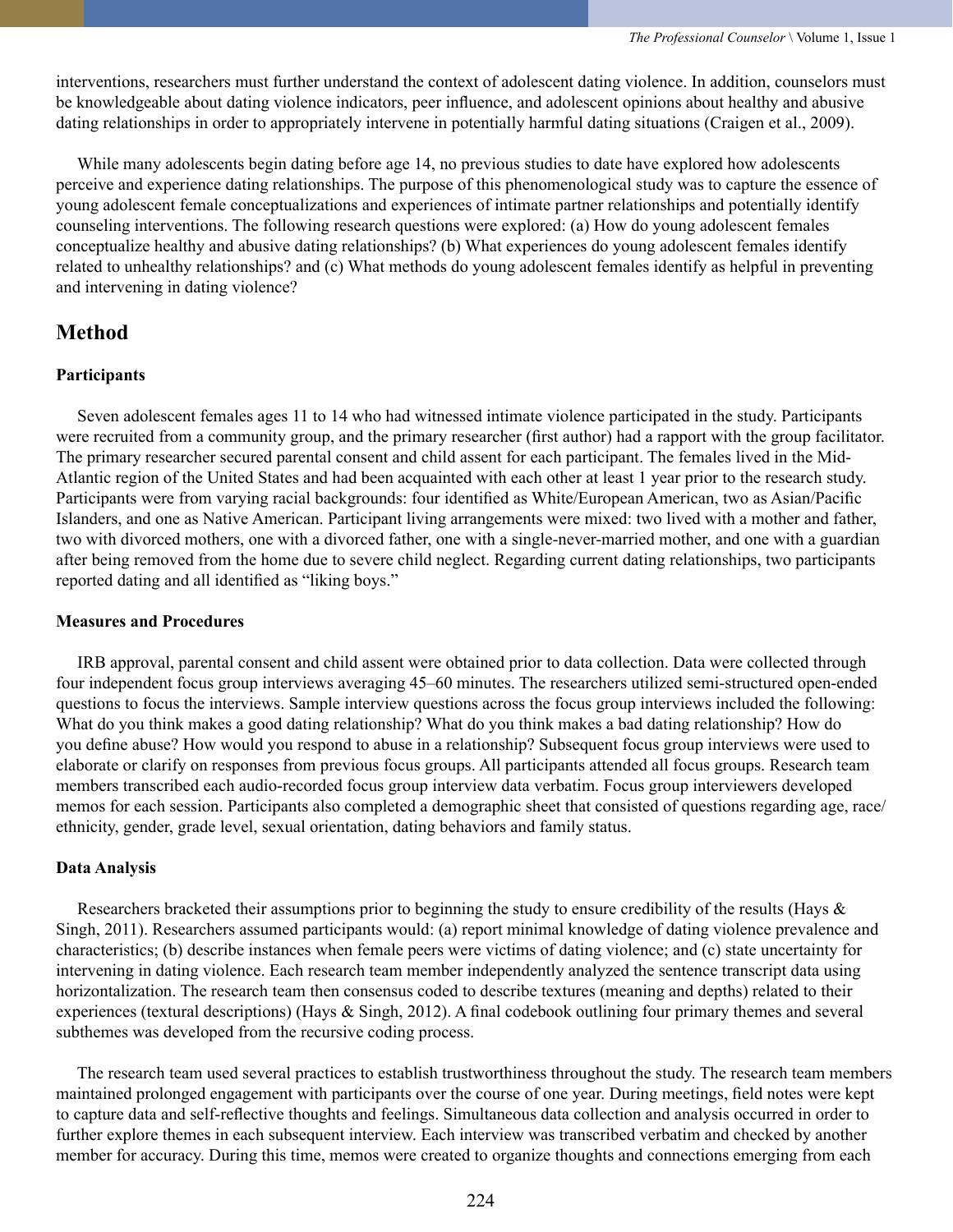interview. Researchers provided thick description by incorporating verbatim quotes throughout the data analysis and results, providing interpretive depth and detail.

## **Results**

 The following four themes were identified: conceptualization of healthy dating relationships; conceptualization of unhealthy dating relationships; exposure to relationship violence; and dating violence interventions.

#### **Conceptualization of Healthy Dating Relationships**

 Participants identified several components of healthy relationships, including honesty, trustworthiness, openness, compassion toward animals, fun, holding opposite views and attractiveness. The first component, honesty, was best described by one participant: "If you don't know everything about that person … you are not going to be happy because you wanted to find it out from them and not someone else." Trustworthiness was important to participants, as one stated, "you cannot really trust them if [they] are lying behind your back… I am going through that right now." A third identified component was openness: "he has to be able to be open to what is said… like when you're talking they're not judging." Compassion toward animals and nature was described by a participant: "I am a fan of people who like the earth and animals… people that abuse animals. I hate those kind." Several participants indicated they enjoyed having fun: "I like people who can make me laugh… can take a joke." Overall, they valued holding opposite views from their partner: "if you have a person that is different from you, then you can experience different things." Finally, participants agreed that they looked for attractiveness in relationships: "I want someone that's good to look at [laughs]."

 Participants also identified several components of healthy relationships that related to interpersonal dynamics, including independence, security, and lack of abuse, sexual pressure and conflict. When describing healthy relationships, adolescents mentioned the importance of independence. For example, participants explained, "I need my personal time." "[Not] always around you, always calling you, always trying to get a hold of you." Security was also noted as a component of healthy relationships: "Don't we date for security? Isn't that kind of why you date? You date because you want to feel safe with someone." Participants believed physical abuse and sexual pressure should be absent from healthy relationships. A participant explained, "I have learned that the more you get beat in the head, the more brain cells you lose and you can't get brain cells back." Another participant noted, "If I didn't want to have sex then the other person wouldn't pressure me."

 Participants supported varying views on the role of conflict in healthy relationships. Some participants believed less conflict was indicative of healthier dating relationships. One participant stated: "If you agree with someone there is less confrontation of any kind and it makes things a little bit easier." However, approximately half of participants viewed conflict as a normal and fun aspect of relationships: "disagreeing is kind of fun because you get to debate… no one agrees on everything, so you have arguments."

 Overall, participants described characteristics of healthy dating relationships similarly to those of healthy peer and family relationships. One participant noted, "I want someone who would be nice and kind, like in any kind of relationship." Additionally, participants noted healthy dating relationships can be fragile. For example, one participant stated, "if you don't start it off with truthfulness, then if you are not honest the entire time then you may never actually see that person again if they find out who you really are." Another participant noted, "like in the movies they are in a marriage and then they get divorced." While many participants provided examples and descriptions of healthy relationships, initially 2 of the 7 participants could not clearly articulate their opinion: "I don't know the exact definition. I can see pictures in my head but I can't put it into words." As the groups progressed, participants provided additional descriptions and components of healthy relationships.

#### **Conceptualization of Unhealthy Dating Relationships**

 The second major theme refers to components of unhealthy romantic relationships, conceptualization of dating violence, and dating violence consequences. Participants believed certain components perpetuated unhealthy relationships, including addictions and abuse. Participants reported a connection between unhealthy relationships and addictions.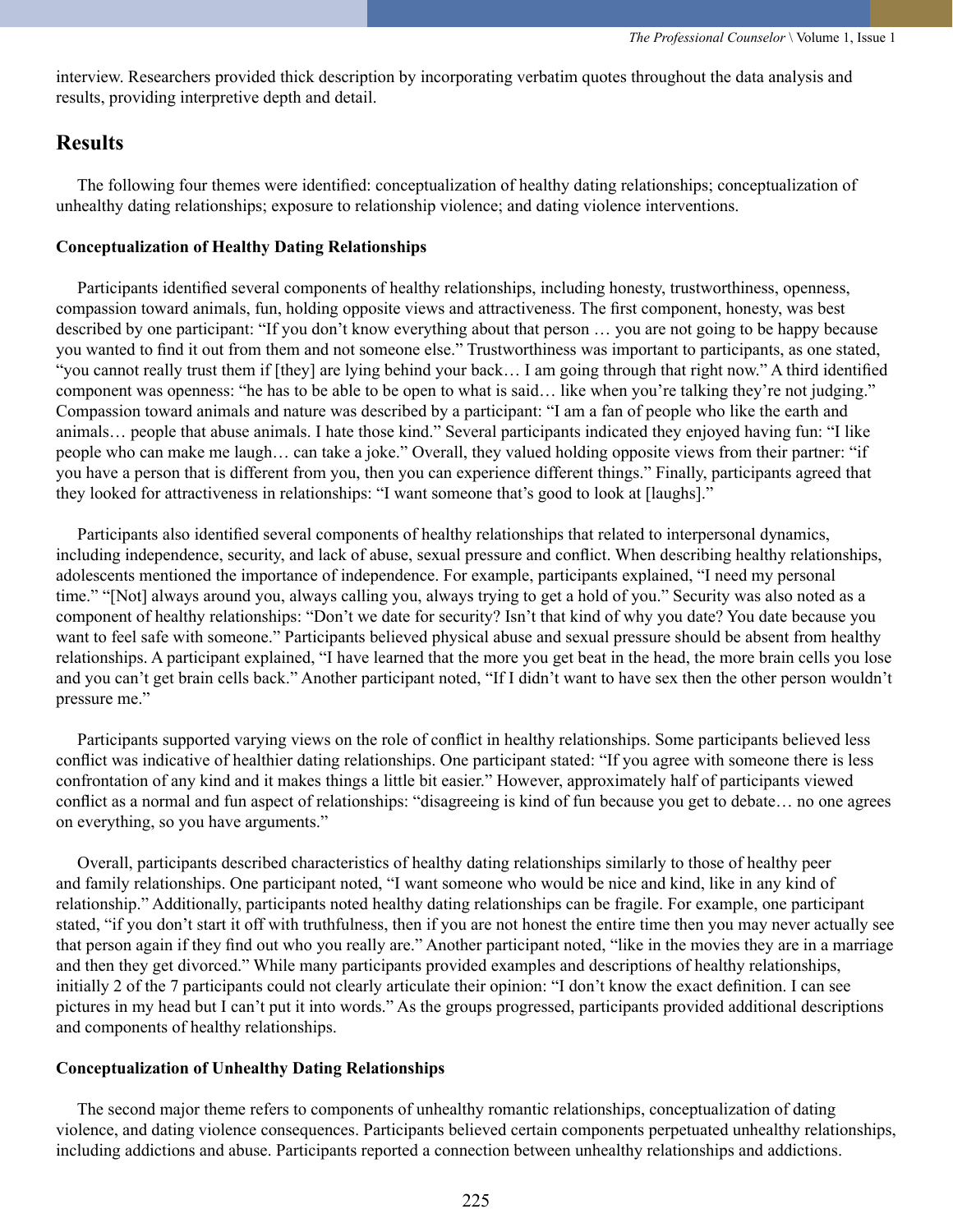For instance, one participant suggested "you shouldn't sell her wedding ring for drugs, and don't get addicted to drugs or cigarettes or anything." Another participant stated "one time he told her that if he had to choose he said he would choose drugs over his own children." In addition to addiction, participants indicated abuse served to facilitate unhealthy relationships. One participant discussed how one of her friends was recently a victim of dating violence and as a result ended the relationship. She indicated, "Unhealthy would definitely be abuse, one of them cheating on the other, and unfortunately one of our girls actually had to experience that recently and she broke up with him."

 The young adolescents spent significant time conceptualizing dating violence, notably emotional, physical and sexual abuse. Emotional abuse was described as "when you're being told that you're worth nothing." Another participant conceptualized physical dating violence as a male beating a female just because he can. She stated, "They can just like hurt you, they can beat you up just because…like dating, if the girl doesn't agree with the guy if he wants to he can just, like, beat her up." Participants also displayed knowledge of types, signs, and prevalence of dating violence. One participant suggested, "If you are going to be a victim of sexual abuse then look for signs like trying to get you to do things that you don't want to do or touching you in a certain manner." Another adolescent reported, "I think it is like 50 or 60% of people like experience or have couples around them that experience dating violence."

 The girls identified numerous perpetrator factors which perpetuated dating violence. Techniques to gain control over a victim included manipulation, peer pressure, and jealousy. Participants indicated perpetrators might make threats or use manipulation to force them to stay in a relationship. One participant suggested a perpetrator might say, "'I will hurt you if you break up with me…and she says she will be forced to stay because she doesn't want to get hurt." Another girl stated, "he said nobody's going to love you like I do," displaying the incidence of manipulation and control. Participants also discussed how perpetrators might use peer pressure or isolation to stay in control. One participant said, "Sometimes they try to push you into doing things that [you don't want to]." When asked by the facilitator why perpetrators may want to keep victims in isolation one participant suggested, "So they can get closer to you…and do more damage." Further, participants discussed how perpetrators might try to use jealousy to control victims. One participant discussed how she experienced jealousy in a previous relationship. She shared, "He was trying to make me jealous by going out with [name] but it didn't work."

 The young females brainstormed various consequences of dating violence. Specifically, they described what could happen to them physically, emotionally and behaviorally as a dating violence victim. One participant discussed physical consequences victims may face. She stated, "[one] could, um, get diseases, AIDS, you could get hurt." Another participant explained, "you could, you could, die" demonstrating the perceived severity of victim consequences. Another participant reported the danger of abuse, "those that are exposed to emotional abuse, they could possibly have, like if they are being told they're too fat, they could possibly become anorexic."

When referring to the types of emotions victims may experience, one participant stated, "mixed emotions that you have like sometimes you'll be sad, and sometimes you'll be mad, sometimes you're actually hurt." Participants indicated victims may turn to substance use to relieve their pain. One participant stated: "they drink because they have a lot of stress. Sometimes people smoke and do drugs because they have too much stress on them and they do it to relieve the stress." Participants also recognized the consequence of victim self-blame. One participant stated, "I think I know why they would blame themselves because they let themselves be attacked and they could have gone and tried to get help any chance they got." Another participant stated, "They could have prevented it." These statements suggest participants perceive dating violence to be the victim's fault. Participant conceptualizations of perpetrator factors included jealousy, threats and manipulation, isolation, peer pressure, and exposure to violence within the family of origin. Victim consequences associated with dating violence were identified as physical consequence (e.g., disease, AIDS), emotional consequences (e.g., depression, suicide), body image issues, substance use, self-blame, and fear of others.

#### **Exposure to Relationship Violence**

 Exposure to relationship violence refers to the experiences one has with violence, including witnessing physical, sexual, or emotional violence within the family of origin, media, within the community, and in one's peer groups. Participants reported violent acts between parents, siblings, and/or relatives. One participant indicated,

Something that happened recently between my brother and my dad, um, my dad actually threatened to hurt my brother, and, and, so my brother kind of took a hammer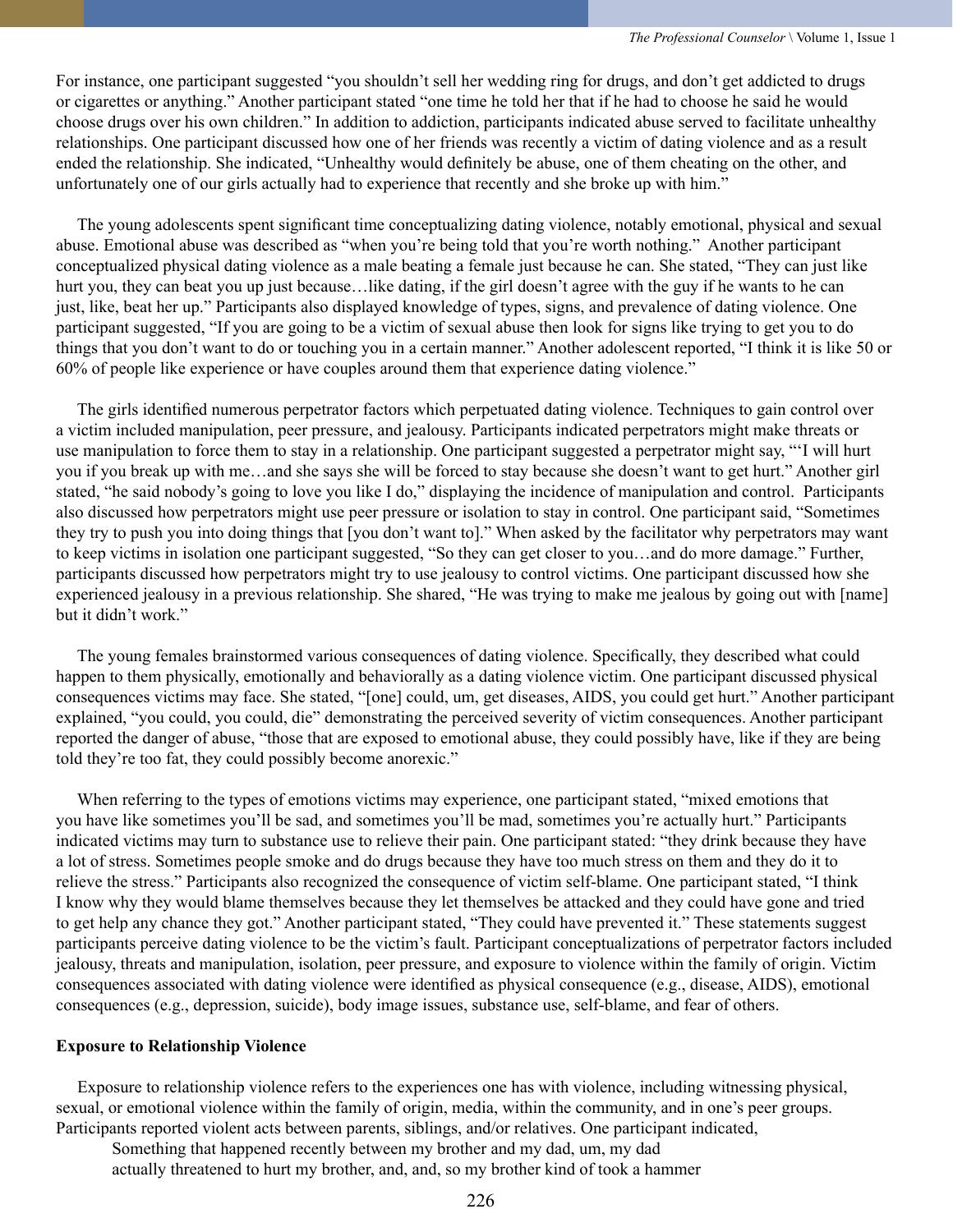just in case, just in case, cause he wouldn't hit my dad unless he really needed to and then he left for 2 days but we knew where he was so, or I knew where he was.

 Many participants noted exposure to violence in the media, including the witnessing of violence via the television, magazines, the internet, and pop culture. One participant provided an example within pop culture, "what about [two pop stars], she was mad about what he did but…..I think it's her fault." Another example of media exposure to violence came from television, "the thing where someone is growing up in an abusive house dating someone from a less hostile home, like it's um, kind of sounds like [two characters] from Secret Life [television show]."

 In addition to pop culture and media exposure to violence, participants reported exposure within the larger community. This includes violence that takes place within neighborhoods and the larger community. For example, one participant shared:

I've actually witnessed, like on the corner [near my house] … [The] guy in the relationship keeps grabbing her and taking her back into the car… and I got close enough to be able to see and hear… she looked at me and said help me... I felt good that I helped with the situation but I felt really bad for her.

 Participants also noted exposure to violence within their own peer groups, which includes the witnessing or sharing of violence that takes place among friends and peers. Participants made a number of statements, including:

And I'm not going to say names but one of our current girls actually experienced being with one of our girls' brother. Or almost. But, I don't know…I guess he had her pinned up against the wall or something.

 In addition to peer exposure to dating violence, participants reported direct personal experience with physical, emotional, and sexual relationship violence. Participants discussed violence in dating, familial, and casual relationships. Personal experience within dating relationships includes violence perpetrated or experienced during a dating relationship. One participant shared, "One of my ex-boyfriends one time pulled a knife on me because I wouldn't do some sexual things with him… he said nobody's going to love you like I do." Personal experience of violence in family of origin occurs within families where the adolescent is directly involved in the violent act. For example, one participant reported, "In my family there is a lot of yelling. It was hard because if I did one thing, he would yell at me and I was on restriction like every single day for just doing the littlest thing." Other areas of personal experience of violence include friends and peer groups. One participant explained, "I am very fun…. I'm pretty kind but I do hit my friends. It is a joke. I don't hurt them."

#### **Dating Violence Responses**

 The research team identified three primary themes regarding how participants recommended responding to dating violence: prevention strategies, factors influencing responses, and dating violence interventions. Participants proposed several methods to prevent dating violence. They suggested to "check your partner's background" by doing "criminal background" checks or asking friends about their ex-partner's behavior. It was assumed an individual's past relationship history is indicative of future behavior. One girl suggested avoiding, "a guy who has had many ex-girlfriends." They also discussed trusting their instincts about people and stated, "I know he's just not the right guy. I know that something's wrong with him, something's going to happen."

 The participants discussed influences on responding to dating violence. Participants made statements suggesting they view reporting as dangerous. One female explained, "I know people who wouldn't want to tell because if you go back to that person…they can hurt you even more." Another girl stated, "What if you're like scared to see somebody about it? Like you're just like scared you're going to get into trouble about it or the person who did what was wrong will come back." Participants noted gender differences in reporting choices. For example, one participant explained, "[Girls] give in to telling people because they actually want to be safe. But boys … they probably think they're tough." Participants also imagined scenarios where someone may choose to not report the violence due to what their friends might think. "People might actually try to cover it up because they don't want them to see that they are in a bad relationship." Another participant suggested someone's own ambivalence about the relationship could cause them to hide the violence, and stated, "They don't want their friends to know because they might like their partner at certain times."

While participants noted the challenge others may face when reporting relationship violence, the participants suggested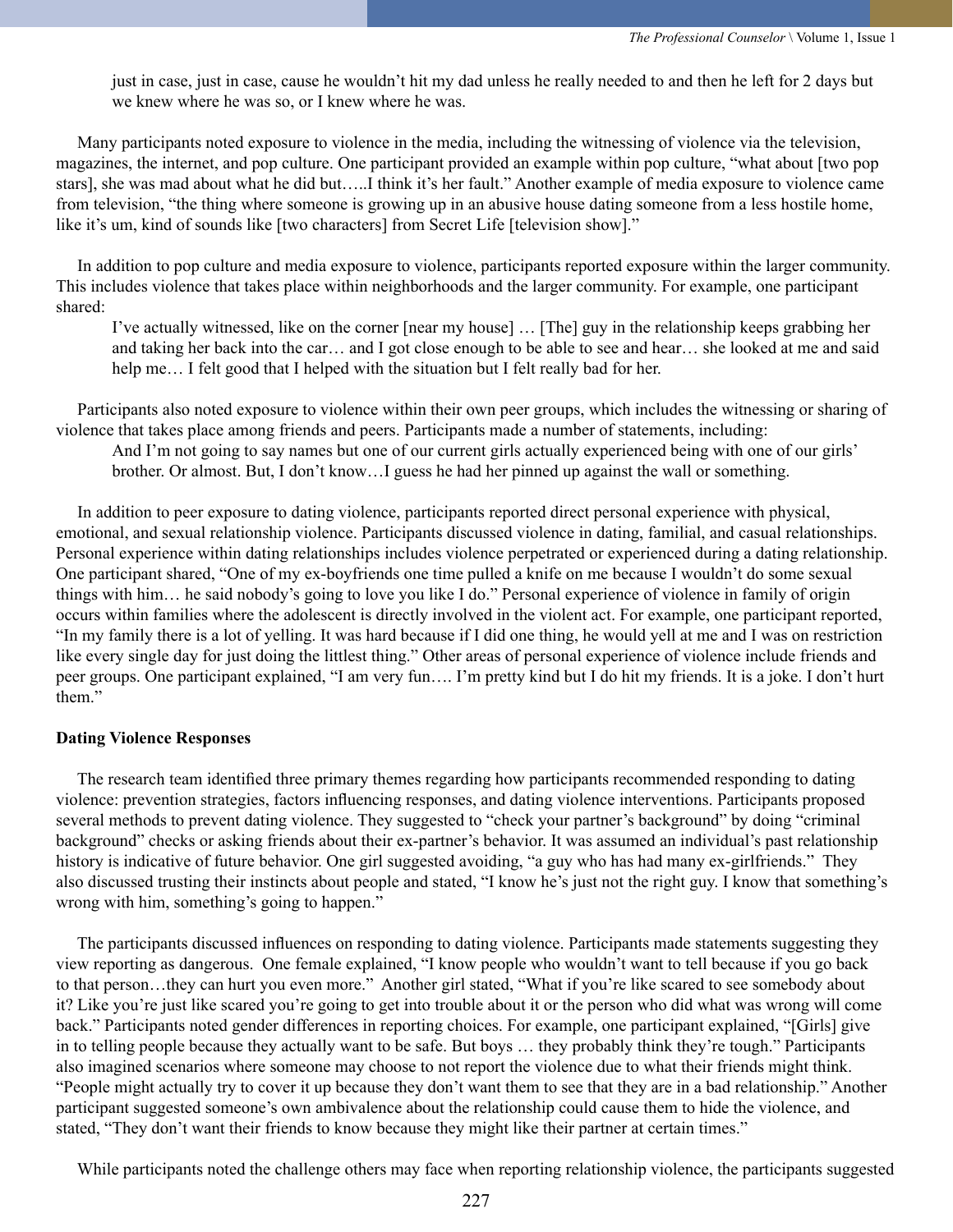they would actually tell an adult or friend about violence they experience. Several participants identified a particular adult such as a parent, aunt, uncle, teacher or police as someone they would report to. One participant indicated, "I live with someone who talks to me about it all the time. My mom…she is always talking about it." One participant would tell a friend in order to be able to talk through the problem and stated, "She's a good listener and that's sometimes really all you need."

 The girls had a sense if they were not treated well the best option was to end the relationship. One adolescent stated, "If he is going to tease you, he is not right for you because your partner is supposed to be nice and loving." Several girls suggested there would be warning signs they could respond to. One remarked, "If you sense it coming you can say I want to end it." Participants also noted that staying may be an option, but suggested different reasons for choosing that alternative. Some participants saw hope in resolving the conflict and suggested to "talk it out" and "ask why he is mad or sad." Another participant stated she would "try to make them happier." Other participants suggested they would stay because they would see no other options, "So you don't know what you're going to do and they think you're crazy, so you don't know what you're going to do, so you might just stay a little bit longer."

 The most prevalent response to intervening in dating violence included using violence themselves. They reported imagined behaviors in a violent relationship. Participants made statements including, "I always say you abuse me, I abuse you back," and "If someone tries to, I'm just going to have to cut them." They also discussed incidents in which they or their friends have used violence in the past to resolve conflict. One girl stated, "My friend…says she kicks guys in the ankles." Two other participants recollected, "[I] remember almost having to kick this guy's butt one time."

## **Discussion**

 Findings related to participant conceptualizations of healthy and unhealthy relationships, experienced relationship violence, and potential responses to dating violence. Components of a healthy relationship included openness, trustworthiness, honesty, lack of pressure to become intimate, and humor. Participants cited attractiveness, lack of physical abuse, independence, and kindness to the environment and to animals as being important. Interestingly, participants also identified conflict as a normal component of a healthy relationship. However, participants did specify healthy relationships would have less conflict than unhealthy relationships.

 Participants distinguished between healthy and unhealthy dating relationships. Adolescents believed addiction and abuse perpetuated unhealthy relationships, which is similar to previous research findings (Foshee et al., 2010; Livingston et al., 2007). As with other qualitative research, adolescents exhibited awareness of verbal abuse, emotional abuse, physical abuse and sexual abuse (Lavoie et al., 2000; Thongpriwan & McElmurry, 2009). Furthermore, participants displayed knowledge regarding the consequences of various forms of abuse, which have been well documented in the literature (Ackard & Neumark-Sztainer, 2002; Banyard & Cross, 2008). Participants noted physical, mental and behavioral consequences, such as the contraction of AIDS or death, depression, anger, body image issues potentially leading to anorexia, substance abuse and addiction, and self-blame in regards to not being able to prevent or stop an attack.

 The young adolescents clearly noted the dynamics of power and control in unhealthy relationships. Participants discussed how a perpetrator could manipulate victims to stay in unhealthy relationships. Others cited that a perpetrator could threaten violence if the victim attempted to disengage. Also noted was how a perpetrator may isolate the victim, therefore reducing the chances of the victim leaving the relationship. Participant conceptualizations of unhealthy relationships mainly focused upon male to female violence and were consistent with forms of abuse and consequences cited in previous literature (Craigen et al., 2009; Cyr et al., 2006; Hays et al., 2007; Holt & Espelage, 2005; Wolitzky-Taylor et al., 2008).

 Exposure to relationship violence was also a salient theme throughout the focus group interviews. Participants discussed the following personal exposures to violence: displays of violence in the media, witnessing violence in their communities, peer groups and family of origin, and personal experience with violence. Such exposure has been previously noted in the literature (Ashley & Foshee, 2005; Banyard et al., 2006; Laporte et al., 2011; Manganello, 2008). All participants in the study report exposure to violence in some situation. It is critical to note many of the participants,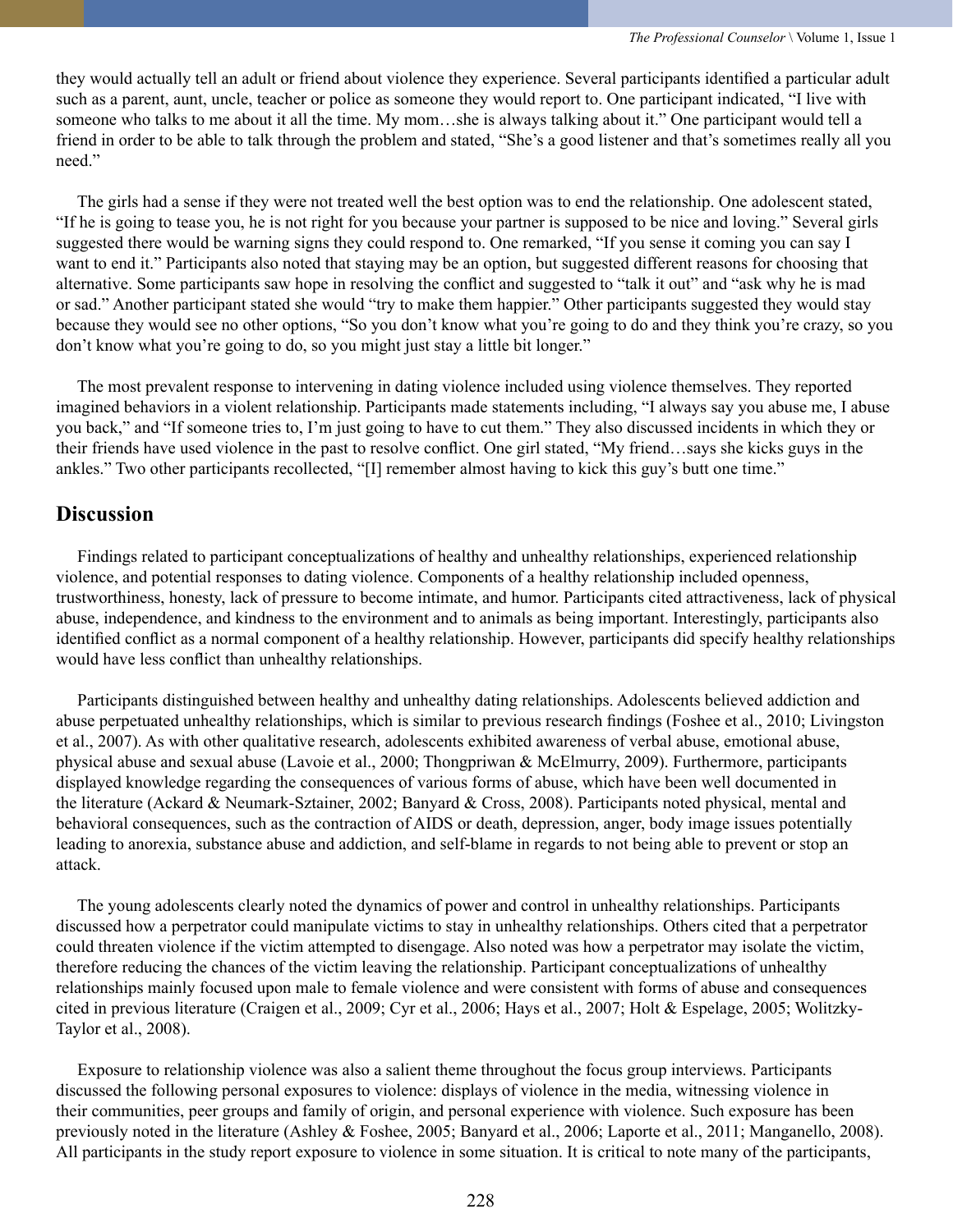although aware of the consequences of violent behavior, had themselves resorted to violence. This was especially evident with the perpetration of violence against the opposite sex, which supports findings by Lavoie and colleagues (2000). Female adolescents cited examples of hitting their peers and digging their fingernails into another's skin to gain attention or to solve a conflict. This type of violent behavior by adolescent girls is alarming, as female aggression against peers has significantly predicted dating violence perpetration (Foshee et al., 2010).

 In addition to violence, participants suggested a number of strategies to intervene with dating violence, including prevention strategies, factors influencing reporting, and dating violence interventions. Prevention strategies included knowing your partner's background, being aware of one's own safety, and trusting one's instincts. Consistent with previous research, participants indicated fear and reluctance to report dating violence due to either the potential for incarceration or further harm from the perpetrator (Close, 2005). The participants' conceptualized personal interventions ranged from hitting or abusing the perpetrator back, leaving the relationship, telling someone, or hiding the violence.

## **Counseling Implications**

 This study fills a gap in the research on young adolescent conceptualizations of dating relationships. Adolescents exposed to dating violence are more likely to experience future relationship violence (Close, 2005). Thus, adolescence is an optimal time for school and community counselors to intervene to promote healthy dating relationships (Collins  $\&$ Sroufe, 1999; Davis & Benshoff, 1999; Hays et al., 2009). Many adolescents are striving to form their identities within relationships. Without intervention, females experiencing dating violence might conceptualize themselves victims and seek future relationships to support this role (Klem, Owens, Ross, Edwards, & Cobia, 2009). However, supportive therapeutic interventions could assist adolescent females to learn healthy ways of relating to others (Klem et al., 2009). Counselors are in a position to recognize and respond to adolescent dating violence (Hays et al., 2009). Carlson (2003) asserted counselors working with youth must not only recognize violent actions, but also seek to understand the underlying issues causing such behavior. As counselors gain access to adolescent conceptualizations of dating violence, they can more appropriately and effectively intervene in harmful situations.

 In order to screen, intervene and measure dating violence interventions, counselors must partner with school and community leaders. Standardized dating violence screening could be administered at school, in the community or with a health care provider (Close, 2005). Counselors could modify their language to encourage student disclosure of violence by asking if students have experienced specific events (e.g., disparaging events, violating events, controlling events), rather than broadly asking about abuse (Draucker et al., 2010). Counselors can monitor middle school student behaviors for warning signs of possible dating violence, including physical or emotional complaints without explanation of the problem, depression, and academic decline (Close, 2005). Students experiencing dating violence often have difficulty concentrating and learning in school, as dating violence is most prevalent among adolescents earning low grades (Eaton, Davis, Barrios, Brener, & Noonan, 2007; Howard, Wang & Yan, 2007). When behavioral and emotional changes are witnessed, individuals can be assessed to determine if they are experiencing relationship violence and counselors can intervene accordingly (Draucker et al., 2010).

 There is no widely accepted intervention strategy to combat young adolescent dating violence in the schools. However, school counselors can rely on empirically tested prevention and intervention programs to target populations based on dating violence risk. School counselors could develop a three-tier model of support which includes (a) universal prevention programming offered to all students, (b) peer education and classroom guidance for individuals at moderate risk, and (c) support groups, individual response services and referrals for adolescents at the highest risk for dating violence (O'Leary, Woodin, & Fritz, 2006). Since adolescent dating violence is a problem with significant mental and physical health consequences, many prevention programs have been developed to target this vulnerable population (Draucker et al., 2010). Most dating violence prevention programs universally target middle or high school students in a brief, school-based venue (Whitaker et al., 2006). Empirically tested programs strive to increase participant knowledge about dating violence, levels of abuse, warning signs, and community resources using didactic and process-based learning (O'Leary, Woodin, & Fritz, 2006). Such programs alert participants to the deleterious impact dating violence has on both perpetrators and survivors, such as increased mental health issues, substance use and school disengagement (Ackard & Neumark-Sztainer, 2002; Banyard & Cross, 2008; Howard et al., 2007; O'Keefe, 2005). Several programs also incorporate communication and conflict management strategies. Student perceptions of dating violence can be discussed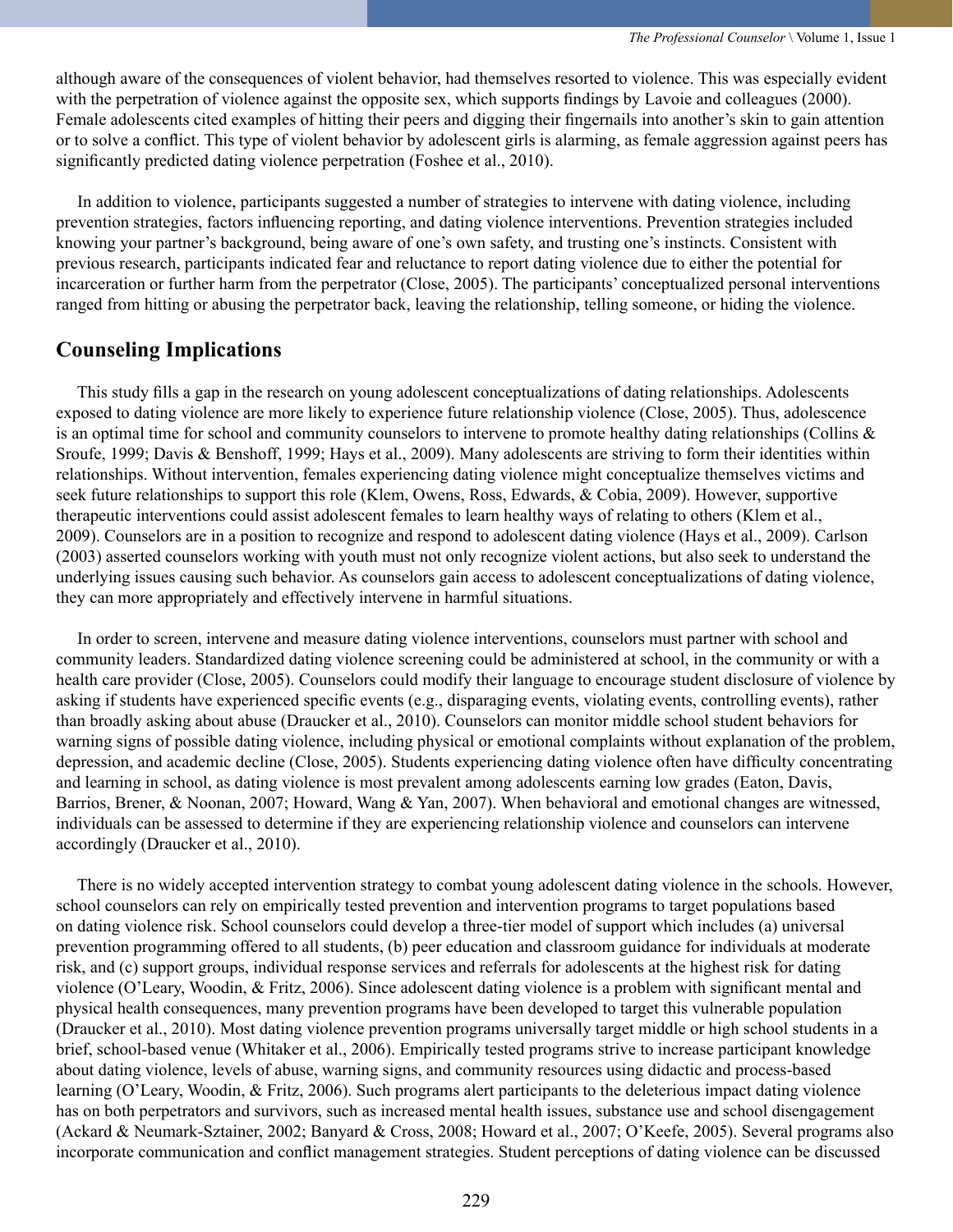through such school-wide initiatives. Adolescents place a high value on peer and dating relationships; thus, they may be more motivated to develop skills to improve their relationships (Davis & Benshoff, 1999). While many prevention programs demonstrate increases in participant knowledge about dating violence, most do not measure or report significant behavioral change or target at-risk populations (O'Leary, Woodin, & Fritz, 2006). Thus, at-risk students would benefit from additional school counseling interventions.

 At the next level of support, counselors could offer peer-support programs and classroom guidance lessons to teach students healthy strategies to interact with peers and partners without resorting to relationship violence (Weisz & Black, 2010). Peer education programs might include didactic presentations, skits, art, creative writing, and public service announcements. Benefits to this modality include peer role-modeling and personal knowledge of effective ways to target peers. However, coordinating peer education programs may be time consuming and require close monitoring in order to be effective (Weisz & Black, 2010).

 Classroom guidance interventions for middle school students should be age-appropriate and culturally sensitive, utilizing multiple learning modalities including role-plays, art projects, and interactive games (Close, 2005). The young females in this study affirmed that media outlets impact adolescent attitudes around violence, and research has shown a relationship between tolerant attitudes and perpetrating violence (Connolly et al., 2010; Josephson & Proulx, 2008; Manganello, 2008). Thus, counselors could initiate a dialogue to assess adolescent attitudes about violence by listening to clips from movies, television shows and popular music. Students could brainstorm dating violence prevention and intervention strategies through participation in interactive games. The young females in this study suggested knowing your partner's background, being aware of one's own safety, and trusting one's instincts. The school counselor could discuss the pros and cons of each strategy in order to correct less effective strategies offered, such as resorting to violence or hiding the abuse.

 As the interviews suggested, adolescents lack effective communication skills and are likely to resort to aggressive or avoidant strategies to handle conflict (Draucker et al., 2010; Prospero, 2006). These young females could benefit from communication and conflict resolution skill training. Additionally, many young adolescents have friends experiencing dating violence and report relying on peers for support rather than disclosing dating violence to adults (Ashley & Foshee, 2005; Close, 2005). Thus, young adolescents must be prepared with how to appropriately respond when a friend is in trouble. Adolescents may not know how to support their friends, as individuals in this study discussed self-blame as an acceptable response to dating violence. Females often report a stronger emotional reaction to dating violence than males, so it would be important to assess their reactions to possible abuse (Sears & Byers, 2010). Counselors could encourage students to participate in interactive skits with fictional dating scenarios to explore healthy conflict resolution, strategies to intervene when friends are experiencing abuse, benefits of adult disclosure and reactions to abuse.

 At the most intensive level of support, school counselors would target individuals at serious risk for relationship violence. These might include individuals experiencing multiple forms of aggression, demonstrating aggression toward their peers, experiencing depression, using substances, or those with a family history of violence (Foshee et al., 2010; Laporte et al., 2011; Sears & Byers, 2010). Group and individual interventions targeted at females can address depression, self-esteem, substance use, aggression against peers, and anxiety, since these concerns are both risk factors and consequences of dating violence (Foshee et al., 2010). Counselors may offer support groups to adolescents experiencing dating violence. Rosen and Bezold (1996) implemented a school-based didactic support group to help young women (a) identify type and levels of abuse, (b) believe they are entitled to relationships without abuse, (c) discuss the personal consequences of dating violence, (d) enhance interpersonal skills, and (e) conceptualize themselves as able to make effective choices.

 Individual responsive services may include motivational interviewing, social skills development, anger management and relationship therapy (O'Leary et al., 2006). Counselors could educate students about dating violence risk factors, including peer aggression and family violence. Female adolescents view peer violence as an acceptable self-defense technique (Lavoie et al., 2000). Counselors could teach adolescents about the cycle of violence and healthier techniques to resolve relationship conflict. Counselors working with those witnessing relationship violence might identify areas of strength, enhance self-esteem, and explore problem-solving strategies (Fontes, 2000). Counselors should assess students for known consequences of dating violence, including depression, anxiety, poor self-concept, suicidal ideation, PTSD, disordered eating, and substance use (Ackard & Neumark-Sztainer, 2002; Banyard & Cross, 2008; Mashow & Ahmed,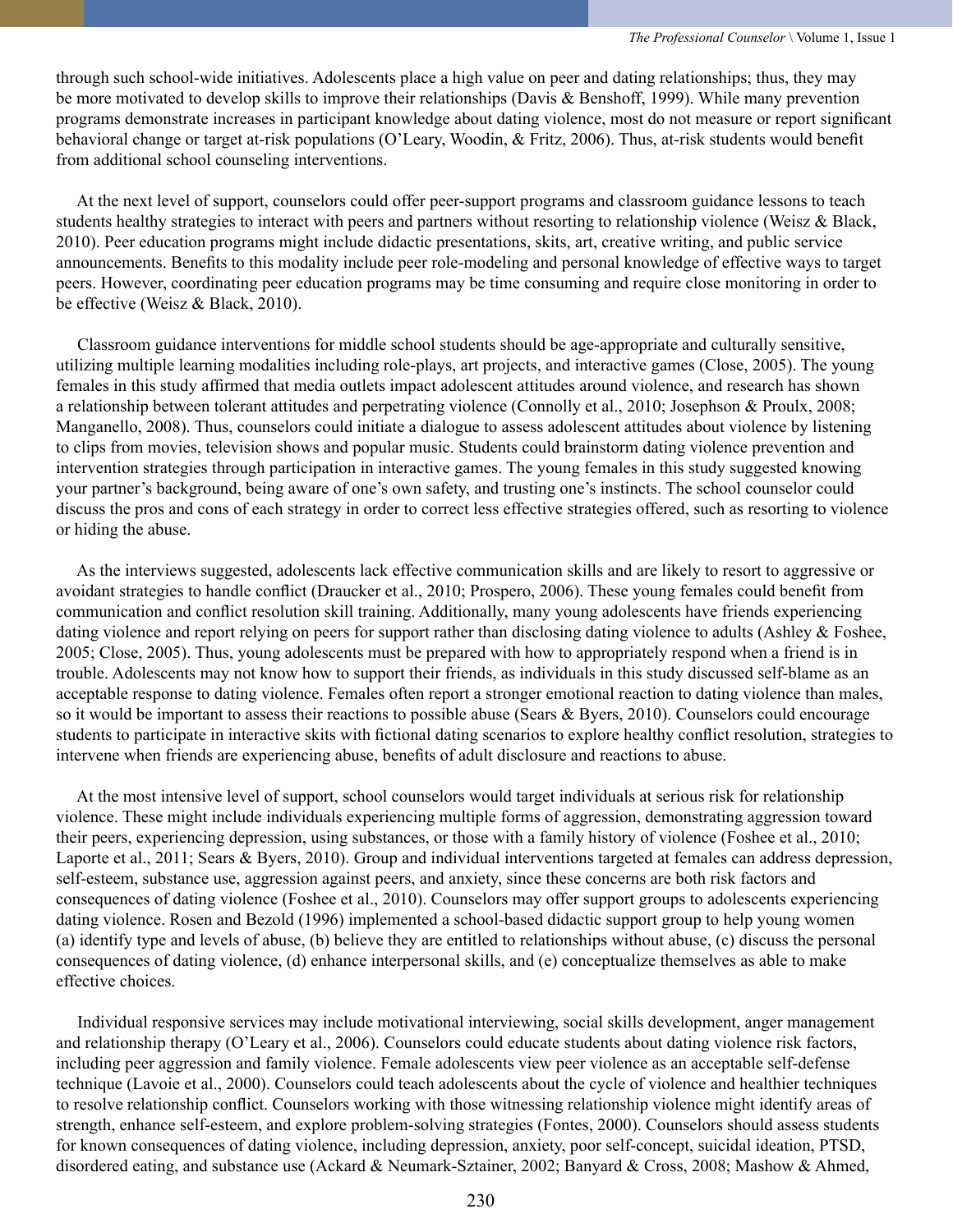#### 2007).

 One approach counselors might utilize is existential counseling. Using this framework, adolescents could explore meaning, family of origin issues, resistance to change and other existential issues in order to ultimately create new meaning outside of the violent relationship (Klem et al., 2009). However, there are limitations to this approach, notably that adolescents must be cognitively able to discuss existential concerns and must also be committed to accept responsibility for personal choices (Klem et al., 2009). Regardless of the approach, when counselors are welcoming and willing to discuss relationship issues, they can have a lasting impact on students' current and future relationships (Davis  $\&$ Benshoff, 1999).

## **Limitations and Future Directions**

While this research provides important information about young adolescent female perceptions of dating violence, the results must be taken into context within the limitations. An expansion of this study to explore adolescent conceptualizations of healthy relationships is warranted. This study focused on views of adolescent females and did not include the voice of males. Future studies could explore the dating perceptions and experiences of young adolescent males. Also, the sample only included seven individuals representing three ethnic groups from the same geographic region. Future research could include a more diverse sample. Study findings may not readily apply to other adolescent females, and thus additional research with various sample types and sizes is needed. Clinicians and researchers are encouraged to examine how young adolescent males and females of various demographics—as victims and perpetrators describe and experience healthy and abusive relationships in order to effectively intervene and reduce adolescent victimization in our schools and communities.

## **References**

- Ackard, D.M., & Neumark-Sztainer, D. (2002). Date violence and date rape among adolescents: Associations with disordered eating behaviors and psychological health. *Child Abuse and Neglect, 26*, 455–473.
- Ashley, O. S., & Foshee, V. A. (2005). Adolescent help-seeking for dating violence:prevalence, sociodemographic correlates, and sources of help. *Journal of Adolescent Health, 36*, 25–31.
- Banyard, V. L., & Cross, C. (2008). Consequences of teen dating violence: Understanding intervening variables in ecological context. *Violence Against Women, 14,* 998–1013.
- Banyard, V. L., Cross, C., & Modecki, K. (2006). Interpersonal violence in adolescence: Ecological correlates of selfreported perpetration. *Journal of Interpersonal Violence, 21,* 1314–1332.
- Carlson, L. A. (2003). Existential theory: Helping school counselors attend to youth at risk for violence. *Professional School Counseling, 6,* 310–315.
- Cleveland, H. H., Herrera, V. M., & Stuewig, J. (2003). Abusive males and abused females in adolescent relationships: Risk factor similarity and dissimilarity and the role of relationship seriousness. *Journal of Family Violence, 18,*  325–339.
- Close, S. M. (2005). Dating violence prevention in middle school and high school youth. *Journal of Child and Adolescent Psychiatric Nursing, 18*, 2–9.
- Collins, W. A., & Sroufe, L. A. (1999). Capacity for intimate relationships: A developmental construction. In W. Furman, B. Brown, & B. Bradford (Eds.), *The development of romantic relationships in adolescence. Cambridge studies in social and emotional development* (pp. 125–147). New York, NY: Cambridge University Press.
- Connolly J., Friedlander, L., Pepler, D., Craig, W., & Laporte, L. (2010). The ecology of adolescent dating aggression: Attitudes, relationships, media use and socio-demographic risk factors. *Journal of Aggression, Maltreatment & Trauma, 19,* 469–491.
- Craigen, L. M., Sikes, A., Healey, A., & Hays, D. G. (2009). School counselors' role in dating violence intervention. *Journal of School Counseling, 7*(18). Retrieved from <http://www.jsc.montana.edu/articles/v7n18.pdf>
- Cyr, M., McDuff, P., & Wright, J. (2006). Prevalence and predictors of dating violence among adolescent female victims of child sexual abuse. *Journal of Interpersonal Violence, 21*, 1000–1017.
- Davis, K. M., & Benshoff, J. M. (1999). A proactive approach to couples counseling with adolescents. *Professional School*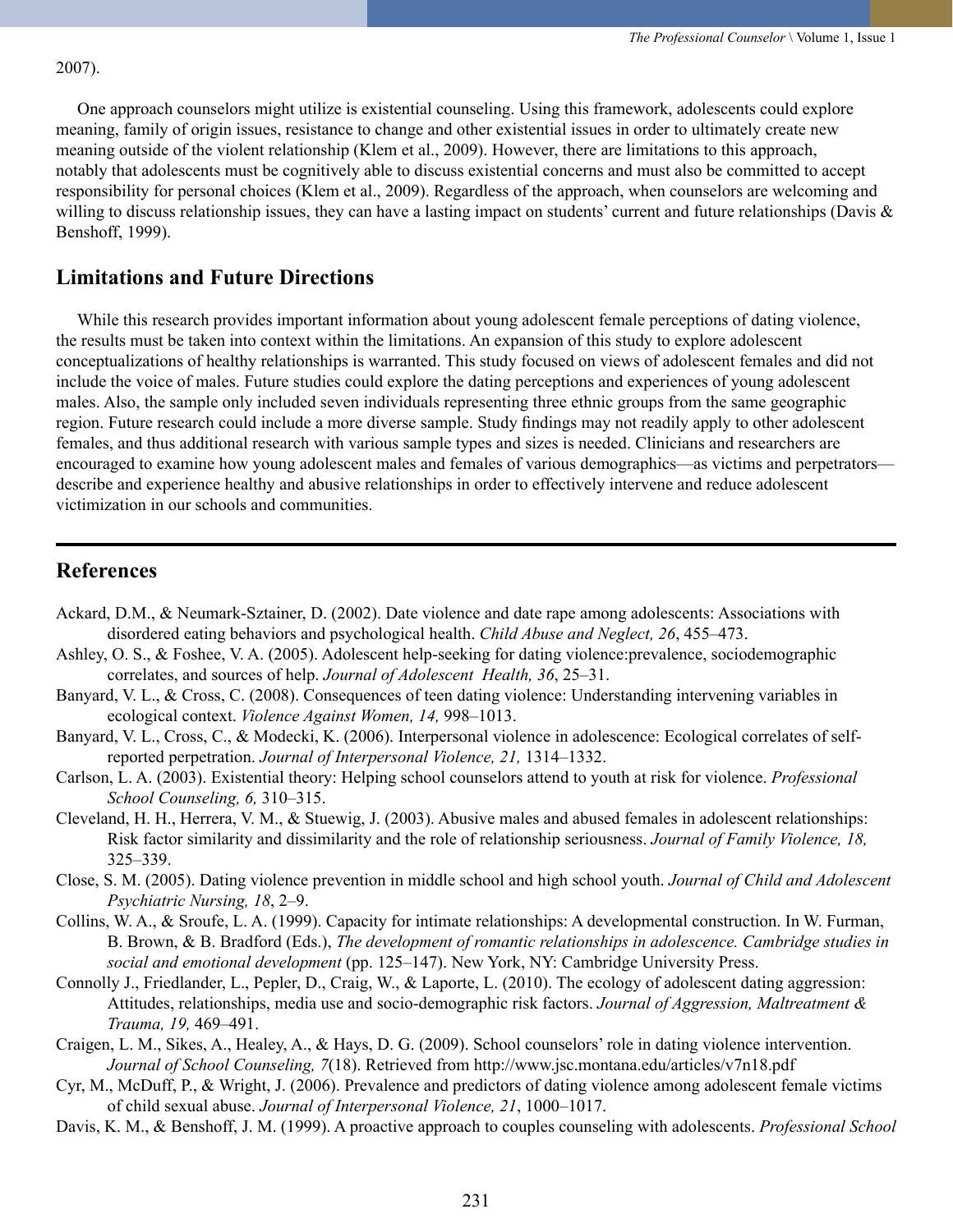*Counseling*, *2*, 391–394.

- Draucker, C. B., Martsolf, D., Stephenson, P., Risko, J., Heckman, R., Sheehan, D., Perkins, S., Washington, K., Cook, C., & Ferguson, C. (2010). Aggressive events in adolescent dating violence. *Issues in Mental Health Nursing, 31,* 599–610.
- Eaton, D., Davis, K., Barrios, L., Brener, N., & Noonan, R. (2007). Associations of dating violence victimization with lifetime participation, co-occurrence, and early initiation of risk behaviors among U.S. high school students. *Journal of Interpersonal Violence, 22,* 585–602.
- Fontes, L. A. (2000). Children exposed to marital violence: How school counselors can help. *Professional School Counseling, 3*(4), 231–237.
- Foshee, V.A., McNaughton Reyes, H. L., & Ennett, S. T. (2010). Examination of sex and race differences in longitudinal predictors of the initiation of adolescent dating violence perpetration. *Journal of Aggression, Maltreatment & Trauma, 19,* 492–516.
- Halpern, C. T., Oslak, S. G., Young, M. L., Martin, S. L., & Kupper, L. L. (2001). Partner violence among adolescents in opposite-sex romantic relationships: Findings from the national longitudinal study of adolescent health. *American Journal of Public Health, 91,*1679–1685.
- Harned, M. S. (2002). A multivariate analysis of risk markers for dating violence victimization. *Journal of Interpersonal Violence*, *17*, 1179–1197.
- Hays, D. G., Craigen, L. M., Knight, J. Healey, A. & Sikes, A. (2009). Duty to warn and protect against self-destructive behaviors and interpersonal violence. *Journal of School Counseling, 7*(11).
- Hays, D. G., Green, E., Orr, J. J., & Flowers, L. (2007). Advocacy counseling for female survivors of partner abuse: Implications for counselor education. *Counselor Education and Supervision, 46*(3), 184–198.
- Hays, D. G., & Singh, A. A. (2012). *Qualitative inquiry in clinical and educational settings*. New York, NY : Guilford Publications.
- Holt, M. K., & Espelage, D. L. (2005). Social support as a moderator between dating violence victimization and depression/anxiety among African American and Caucasian adolescents. *School Psychology Review, 34*(3), 309– 328.
- Howard, D. E., Beck, K., Kerr, M., & Shattuck, T. (2005). Psychosocial correlates of dating violence victimization among Latino youth. *Adolescence, 40*, 320–331.
- Howard, D. E., Wang, M., & Yan, F. (2007). Psychosocial factors associated with reports of physical dating violence among U.S. adolescent females. *Adolescence, 42*, 311–324.
- Josephson, W. L., & Proulx, J. B. (2008). Violence in young adolescents' relationships: A path model. *Journal of Interpersonal Violence, 23*(2), 189–208.
- Klem, J., Owens, A., Ross, A., Edwards, L., & Cobia, D. C. (2009). Dating violence: Counseling adolescent females from an existential perspective. *Journal of Humanistic Counseling, Education and Development, 48, 48–64.*
- Laporte, L., Jiang, D., Pepler, D. J., & Chamberland, C. (2011). The relationship between adolescents' experience of family violence and dating violence. *Youth & Society, 43,* 3–27. doi:10.1177/0044118X09336631
- Lavoie, F., Robitaille, L., & Hebert, M. (2000). Teen dating relationships and aggression: An exploratory study. *Violence Against Women, 6,* 6–36. doi:10.1177/10778010022181688
- Lewis, S., & Fremouw, W. (2001). Dating Violence: A critical review of the literature. *Clinical Psychology Review, 21*, 105–127.
- Livingston, J. A., Hequembourg, A., Testa, M., & VanZile-Tamsen, C. (2007). Unique aspects of adolescent sexual victimization experiences. *Psychology of Women Quarterly, 31,* 331–343.
- Masho, S. W., & Ahmed, G. A. (2007). Age at sexual assault and post-traumatic stress disorder among women: Prevalence, correlates, and implications for prevention. *Journal of Women's Health, 16,* 262–271.
- Manganello, J. A. (2008). Teens, dating violence, and media use: A review of the literature and conceptual model for future research. *Trauma, Violence, & Abuse, 9*, 3–18.
- Moyer, M., & Sullivan, J. (2008). Student-risk taking behaviors: When do school counselors break confidentiality? *Professional School Counseling, 11*(4), 236–245.
- O'Keefe, M. (2005). Teen dating violence: A review of risk factors and prevention efforts. *Applied Research Forum,* April,  $1-13$ .
- O'Leary, K. D., Woodin, E. M., & Fritz, P. A. T. (2006). Can we prevent the hitting? Recommendations for preventing